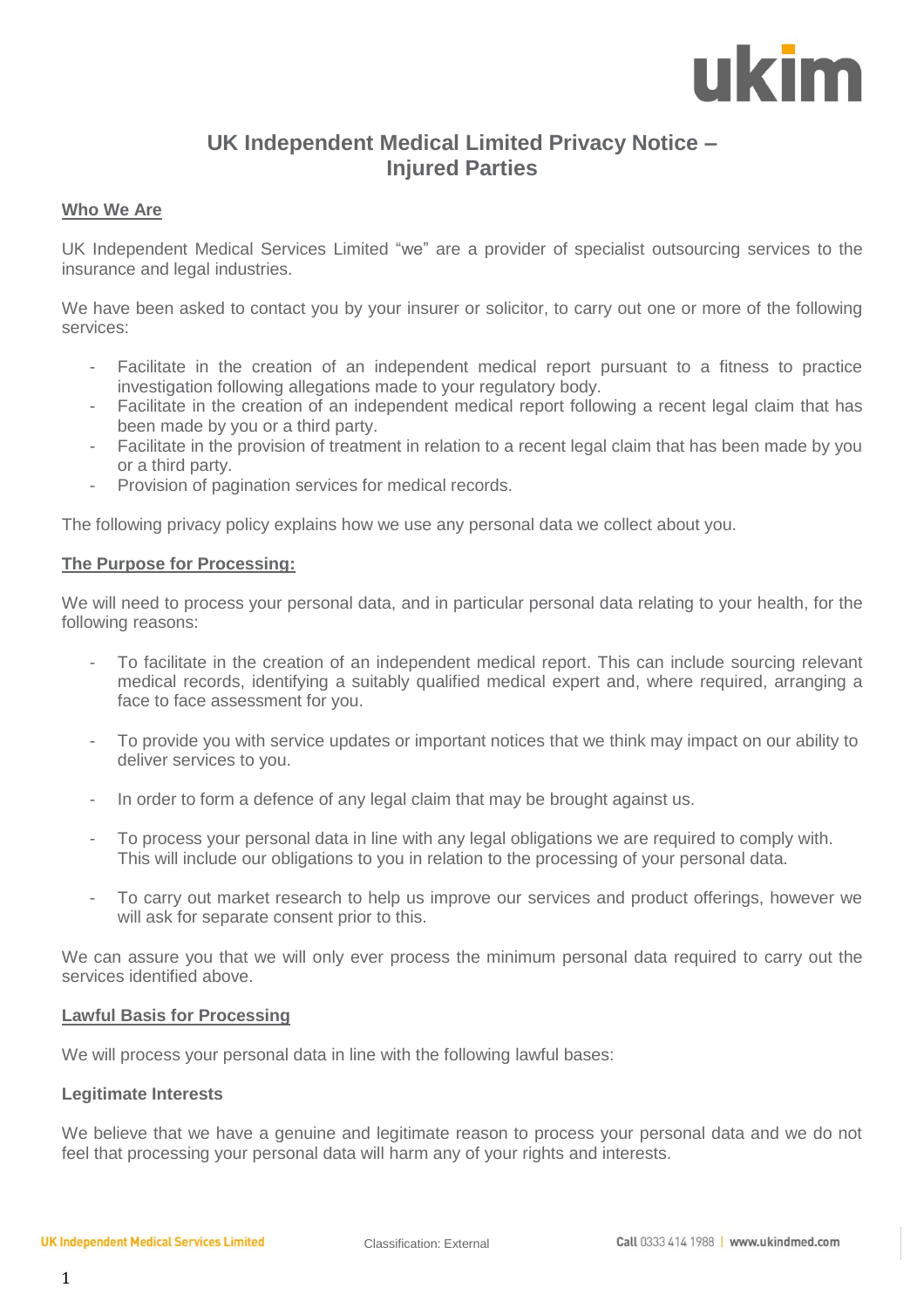ukim

We operate on the basis that you are already actively aware of our involvement in this process and you fully expect us to provide this service to the insurer/solicitor that we have received our instructions from.

#### **Legal Obligations**

We may be required to process your personal data to comply with our legal obligations. This can include complying with a subject access request you have made or supplying personal data to public authorities once we have verified a request.

#### **Categories of Personal Data Collected**

We will have received the following information from your insurer/solicitor prior to us getting in touch with you:

- Your name and contact details
- Basic information relating to your claim
- We may also be provided with instructions on the particular type of medical expert, especially in cases where specialist medical experts are required.
- Information relating to your health, this can include your medical records and we will also have sight of the medical report.

#### **Categories of Recipients**

- We will never share your information with any third parties that intend to use your personal data for their own purposes, other than what they are required to by law.
- We will be required to transfer your personal data to the nominated medical expert as they will need this to be able to create the independent medical report.
- We will also share your personal data with selected third parties who assist us in our service provision to you.
- All third parties are fully vetted to ensure that your data is only shared and stored with companies that comply with all applicable Data Protection Regulations, including the General Data Protection Regulation and the Data Protection Act.
- Your personal data will not be shared or stored outside the European Economic Area unless we have been specifically instructed to do this by your solicitor/insurer. In these exceptional cases we will ensure that all appropriate safeguards are in place and third parties comply with all applicable Data Protection Regulations, including the General Data Protection Regulation and the Data Protection Act.

#### **Retention Period**

We will retain your personal data:

- During the course of our service provision
- For a further 7 years following the settlement of your claim

We will only use your personal data to the extent necessary to comply with our legal obligations (for example for HMRC financial accounting obligations as well as to enable us to defend any claim that may be brought against us in respect of the work we undertake as a business).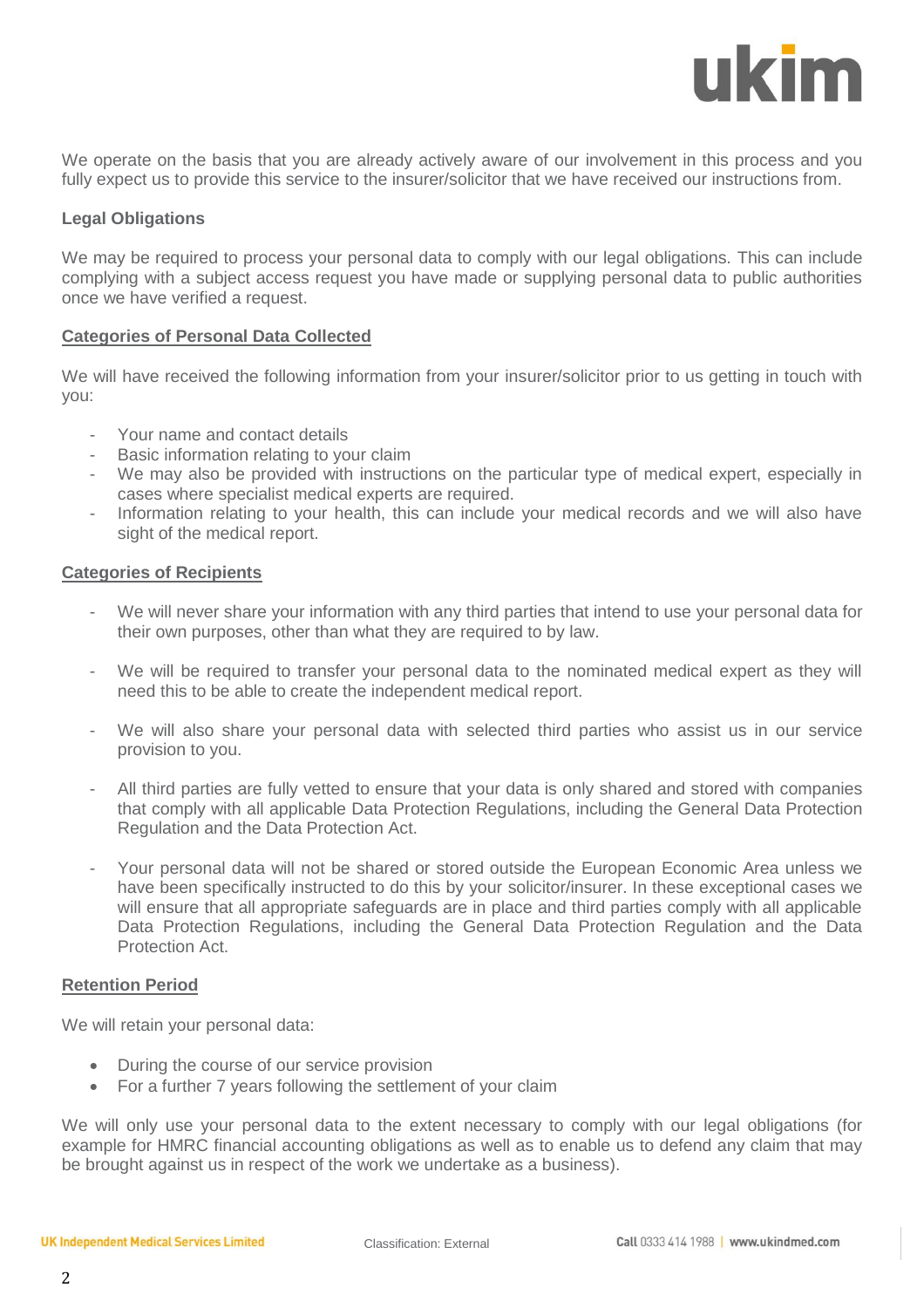

### **Your Rights:**

Under the Data Protection Act you have the following rights in relation to your personal data.

- **Right to Access** You have a right to request a copy of your personal data.
- **Right to Rectification** You have the right to ask us at any time to make any corrections or remove any personal data that you believe is inaccurate.
- **Right to Erasure** You have the right to request the erasure of the personal data. However we may still need to retain personal data to comply with our legal obligations. In the event of a request we will provide you with full details of the personal data that we are required to retain.
- **Right to Restriction -** You have the right to request a restriction in the processing of your personal data.
- **Right to Objection -** You have the right to object to the processing of your personal data.

We will aim to respond to any requests relating to your rights without undue delay and in any case within 30 calendar days of receipt of your request. We may ask you to confirm your identity so that we can validate a request. If you would like to make a request, please email or write to us using the contact details provided below. We will also notify your insurer/solicitor if we receive a request from you.

#### **Complaints**

If you are unhappy about any aspect of our process and you would like to file a complaint please contact us using the details below.

Alternatively if you would like to make a complaint or report a concern about the way in which we have processed your personal data then please contact the Information Commissioner's Office who will be able to provide further assistance.

#### **Changes to our Privacy Policy**

We keep our privacy policy under regular review and we will place any updates on this web page. This privacy policy was last updated on 3<sup>rd</sup> May 2018

#### **Contact Us**

If you have any further questions or would like to raise any concerns about the way in which your personal data has been processed, please feel free to contact our Data Protection Officer using the information provided below:

Email: [info@ukindmed.com](mailto:info@ukindmed.com) - Please indicate in the header of the email that the email is intended for the Data Protection Officer.

Write to us:

Data Protection Officer Legal and Compliance Dept Brenner House, Rainton Bridge Business Park,